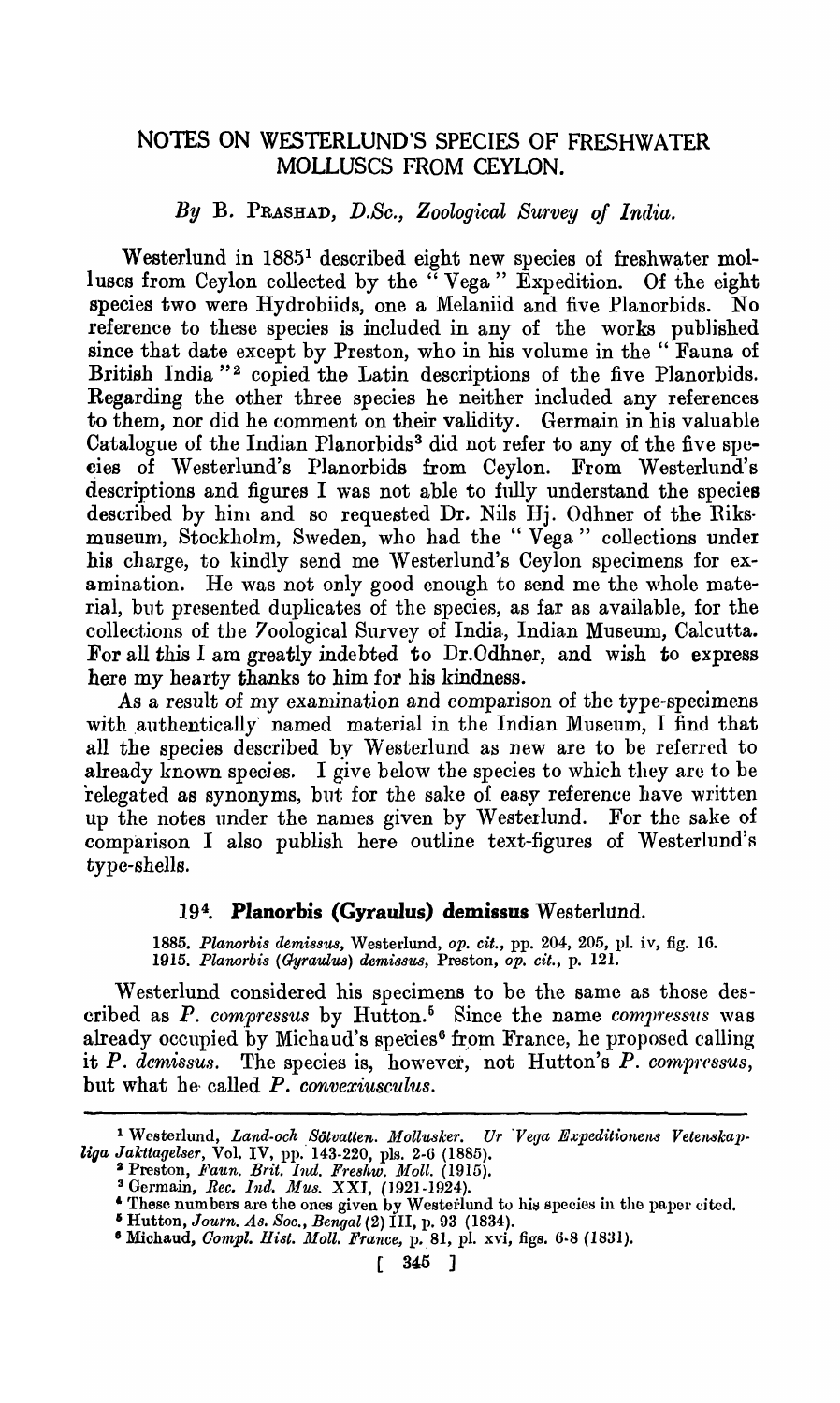I have carefully compared four shells of this species received from Dr. Odhner for the Indian Museum with large series of Indian shells of G. *convexiusculus* (Hutton)<sup>1</sup> and can find no differences between them to justify the separation of the Ceylon shells into a new species.



FIG. 1.-Planorbis *(Gyraulus)* demissus Westerlund.  $\times 6$ .

I publish here figures of the largest specimen out of Westerlund's collection for comparison with the figures of G. *converiusculus* published by the late Dr. Annandale and myself in 1919.

# 20. **Planorbis (Gyraulus) associatus Westerlund.**

1885. Planorbis associatus, Westerlund, op. cit., p. 205, pl. iv, fig. 17. 1915. Planorbis (Gyraulus) associatus, Preston, op. cit., p. 122.

As a result of my examination of the types of this species I have no doubt that the species is based on individuals of *G. stelzneri* (Dohrn).<sup>2</sup> Preston was wrong in remarking that it is " almost certainly a variety of *P.* (G.) demissus." The number of whorls is larger, the shape of the mouth is different, the shell is more carinate and the spiral sculpture is much more pronounced.



FIG. 2.-Planorbis (Gyraulus) associatus Westerlund.  $\times 6$ .

I reproduce above enlarged drawings of one of Westerlund's shells.

<sup>1</sup> See Annandale and Prashad, *Ree. Ind. Mus.* XVIII, pp. 52·54, fig. 7·B (1919), and Prashad, *Rec. Ind. Mus.* XXII, pp. 473, 474 (1921). Germain in 1922 *(Rec. Ind. Mus.* XXI, pp. 119-124) still referred to the species under the name *P.* (G.) saigonensis, but, as was shown in the first paper cited above, Crosse and Fischer's *saigonensis* is the same as Hutton's older species *convexiusculus,* and should be relegated to its synonomy. 2 Dohrn, *Proc. Zool. Soc. London,* p. 134 (1885). Also see Germain, *Rec. Ind. Mus.*  XXI, pp. 130, 131 (1923) for further references to the species.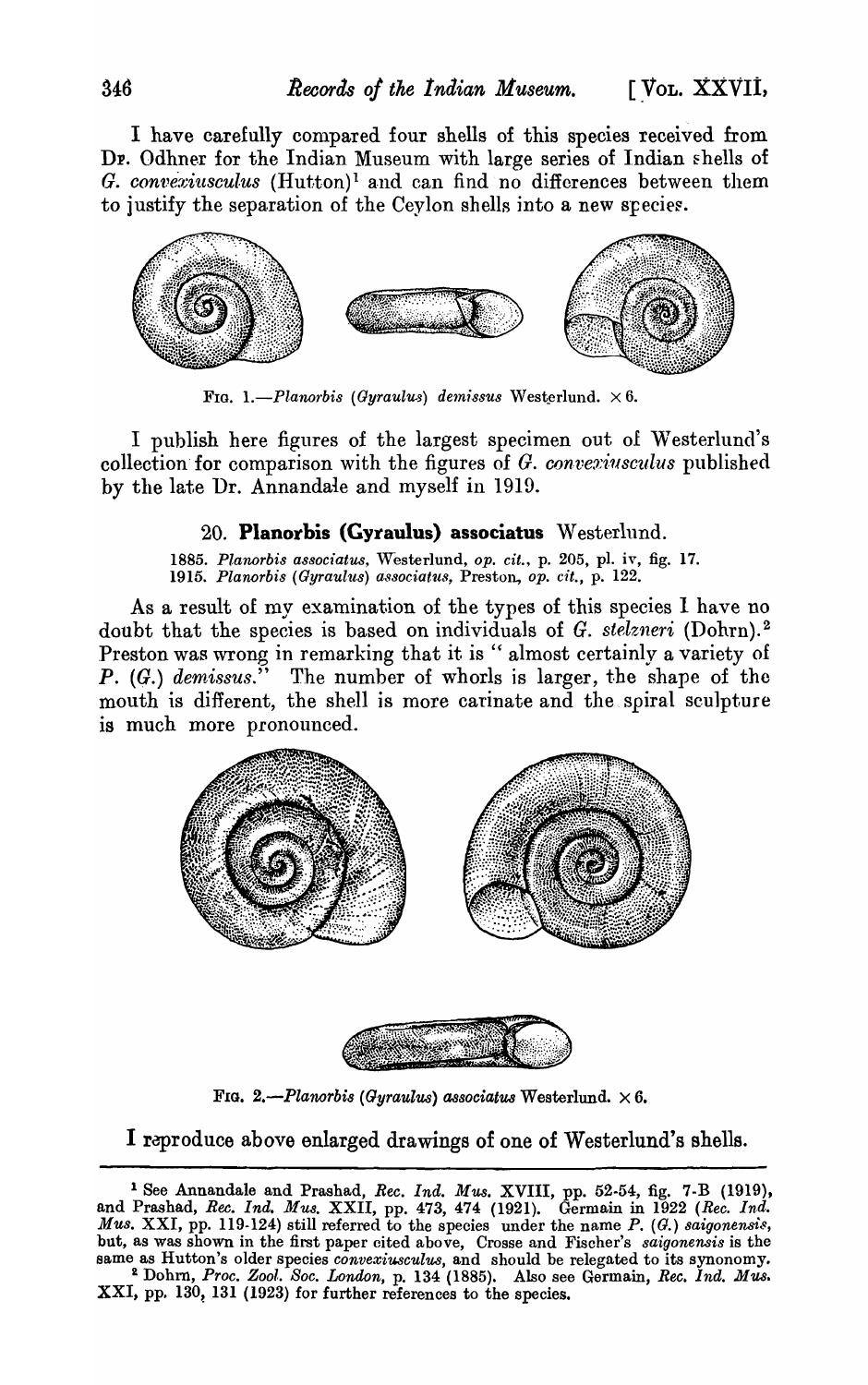#### 21. **Planorbis (Gyraulus) liratus Westerlnnd.**

1885. Planorbis (Gyraulus) liratus, Westerlund, op. cit., p. 206, pl. iv, fig. 18. 1915. Planorbis (Gyraulus) liratus, Preston, op. cit., p. 121.

Of this species. only two shells were sent to me for examination. Both the shells were rather imperfect and I am, therefore, not quite definite about their position. The form and size of the shells, the number of whorls, the sculpture, the outline of the mouth and their measurement, however, remind one of *G. rotula* (Benson). *G. rotula<sup>1</sup>* was originally described from Moradabad in the United Provinces of India, hut a 1arge number of specimens from the subuxbs of Bombay were, I think, rightly assigned by Germain<sup>2</sup> to this species. If my conclusion that *.Planorbi8 liratus* of Westerlund is the same as G. *rotula*  is correct, then the range of distribution of G. *rotula* is more extensive than was hitherto believed. It may also be noted here that I agree with Preston and Germain that Sowerby's figure of *Planorbis rotula* in the *Conchologia Iconica*<sup>3</sup> has no resemblance to Benson's species, which is, however, correctly figured by Hanley and Theobald in *Conchologia Indica.* <sup>4</sup>



Fig. 3.-Planorbis (Gyraulus) liratus Westerlund.  $\times 8$ .

I reproduce here outline figures of one of the incomplete specimens prepared from a photograph which was taken for me in the Senckenberg Museum, Frankfurt a. Main.

## 22. **Planorbis (Hippeutis) versicolor** Westerlund.

1885. Planorbis (Hippeutis) versicolor, Westerlund, op. cit., p. 206, pl. iv, fig. 19. 1915. Planorbis (Hippeutis) versicolor, Preston, op. cit., p. 124.

As a result of my comparison of two specimens of the type-series of Westerlund's species with authentic specimens of H. *umbilicalis* (Ben- $\text{son}^5$  I am able to definitely confirm their identity. Both the specimens are hall grown shells and do not differ in any respect from same-sized shells of *H. umbilicalis* from Sylhet and Manipur, Assam. Westerlund in his account of P. *versicolor* also referred to H. *umbilicalis* and stated that his new species was nearly allied to it. I give here figures of one

- <sup>1</sup> Benson, Ann. Mag. Nat. Hist. (2) V, p. 351 (1850).
- <sup>2</sup> Germain, *Rec. Ind. Mus.* XXI, pp. 128, 129 (1923).
- 3 Sowerby in Reeve's *Conch. Icon.* XX, fig. of ap. 121 (1878).
- <sup>4</sup> Hanley and Theobald, *Conch. Ind.* pp. xviii, 40, pl. xcix, figs. 2, 3 (1876),
- <sup>5</sup> Benson, *Journ. As. Soc. Bengal V*, p. 741 (1836).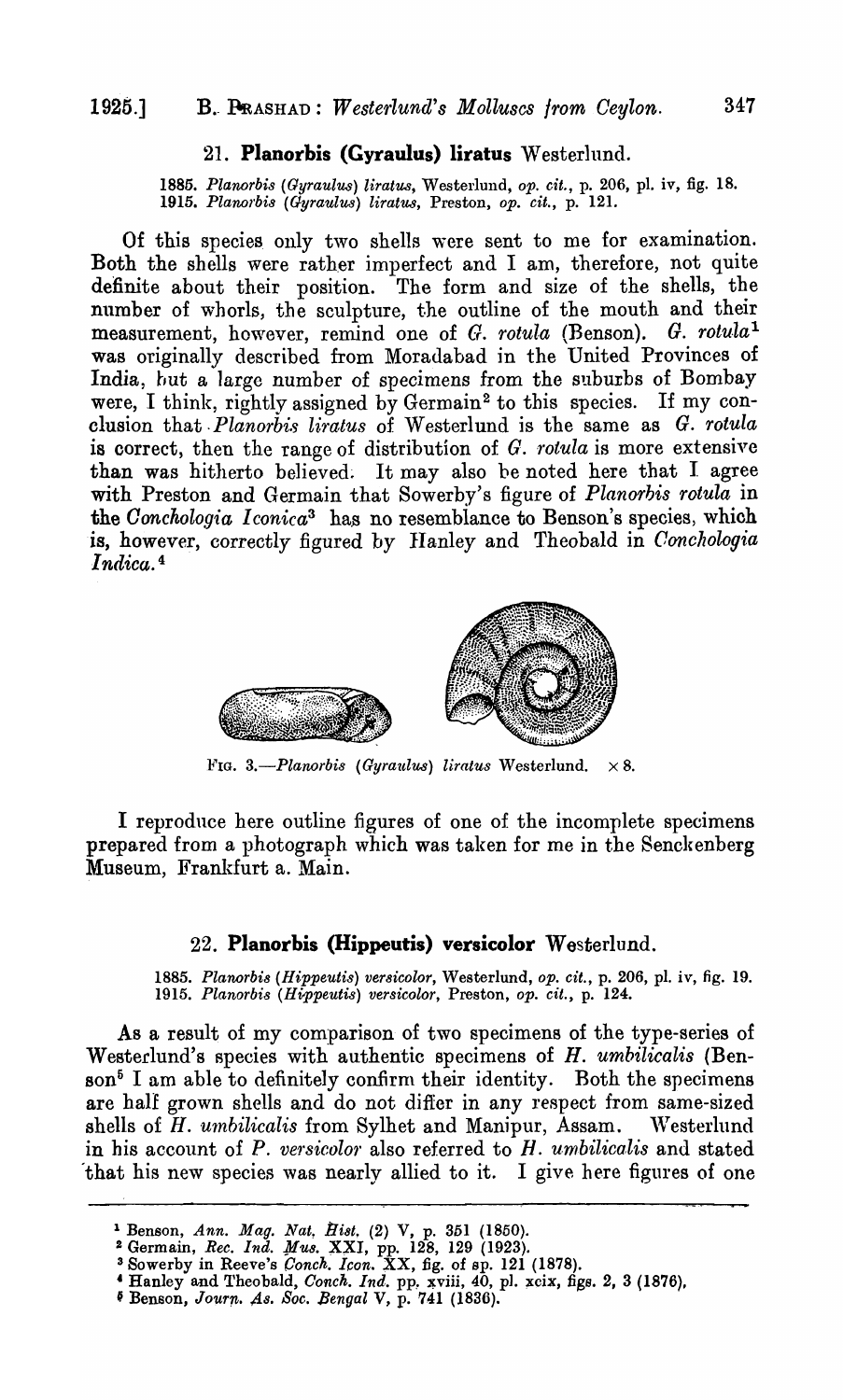of Westerlund's specimens from Point de Galle, Ceylon, and of another, shell from Manipur, Assam for comparison.



FIG. 4.-(a) Planorbis (Hippeutis) versicolor Westerlund; Point de Galle, Ceylon.  $\times$  4<sup>•</sup> *(6) Hippeutis umhilicalis* (Benson); Manipur, Assam. X 4.

It may be noted here that *umbilicalis*, as was proved by an examination of its soft parts,<sup>1</sup> should be placed in the genus *Hippeutis* and not Segmentina to which genus Germain assigns it.<sup>2</sup>

## 24. **Planorbis (Segmentina) spirodelus** Westerlund.

1885. Planorbis (Segmentina) *spirodelus*, Westerlund, op. cit., p. 209, pl. v fig. 21.

1915. Planorbis (Segmentina) spirodelus, Preston, op. cit., p. 126.

Westerlund in his notes on this species compared it with his new species *mica* from Japan and the European species *nitida*, and ignored the Indian species *calatha* (Benson), *cantoris* (Benson), etc.



FIG.  $5.-Planorbis$  (Segmentina) spirodelus Westerlund.  $\times 6$ .

As a result of my examination of one of the type-specimens I am certain that it is nothing more than *Segmentina calatha* (Benson), 3 which

<sup>&</sup>lt;sup>1</sup> Annandale and Prashad, *Rec. Ind. Mus.* XXII, pp. 584, 585 (1921).

<sup>&</sup>lt;sup>2</sup> Germain, *Rec. Ind. Mus. XXI*, pp. 176-178 (1923).

<sup>&</sup>lt;sup>3</sup> Benson, *Ann. Mag. Nat. Hist.*  $(2)^T V$ , p. 349 (1850). See also Germain *Rec. 1nd.* Annandale and Prashad, *Hec. 1nd. Mus.* XXII, pp. 584, 585 (1921).<br>
<sup>2</sup> Germain, *Rec. 1nd. Mus.* XXI, pp. 176-178 (1923).<br>
<sup>3</sup> Benson, *Ann. Mag. Nat. Hist.* (2) V, p. 349 (1850). See also Germain *Mus.* XXI, pp. 168, 16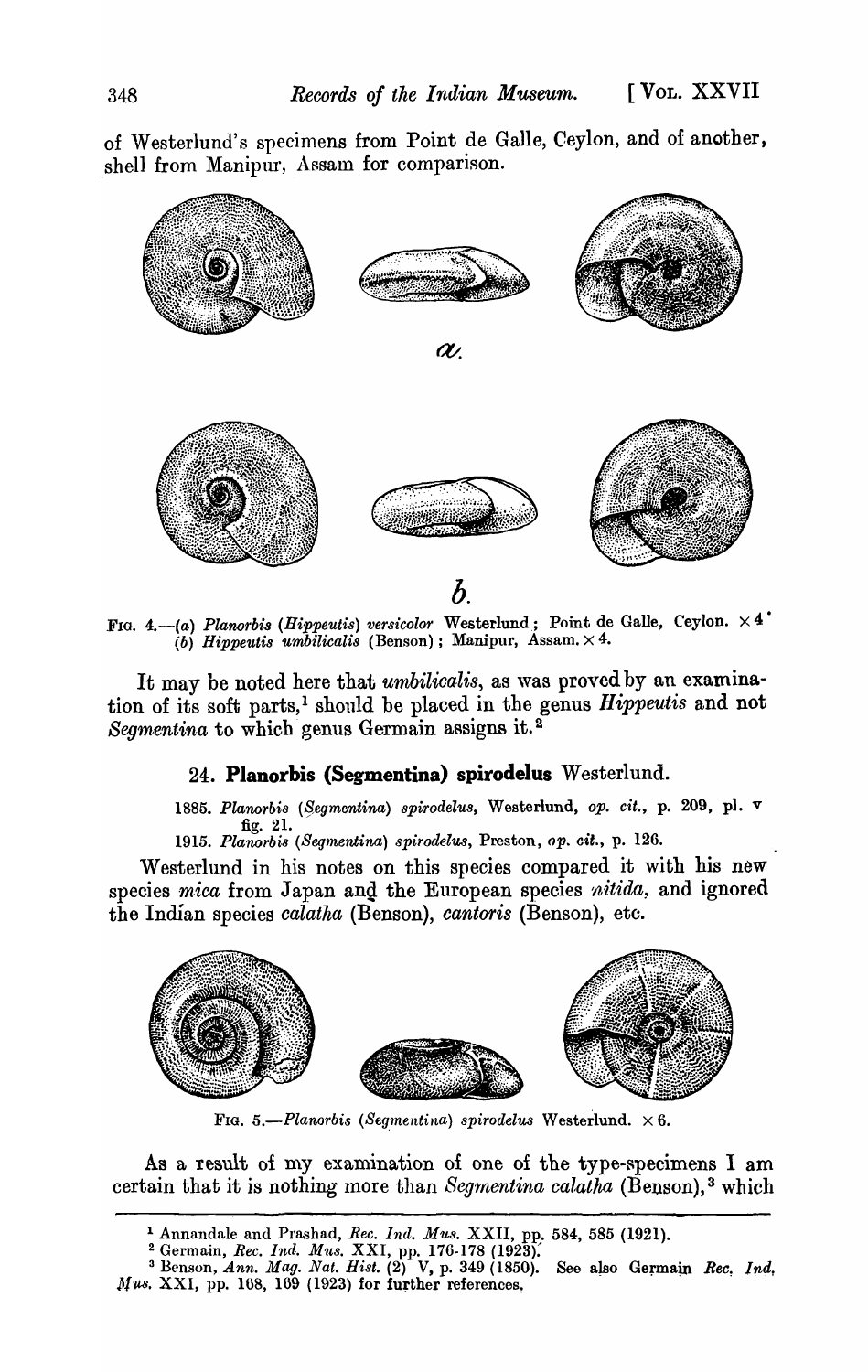is widely distributed in India and is represented in the Indian Museum collection from Galle, Ceylon.

I give here outline drawings of Westerlund's specimens made from photographs of type-shells.

#### 27. **Bythynia tumida** Westerlund.

*1885. Bythynia tumida,* Westerlund, *op. cit.,* p. 211, pI. v, fig. 23.

Westerlund in the remarks about this species compared it to Bythi*nia orcula* (Benson MSS.) Frauenfeld. The type-specimen, which I have examined, is badly figured by Westerlund and I, therefore, publish



FIG.  $6.-Bythynia$  tumida Westerlund.  $\times 6$ .

new figures here. The specimens are nothing more than *Bithynia stenothyroides* Dohrn, which, as Annandale<sup>1</sup> has shown, should be known as *Am.nicola (Alocin1na) stenotnyroides* (Dohrn).

## 32. Melania lentiginosa var. nymphula Westerlund.

*1885. Melania lentiguiosa* var. *nymphula,* Westerlund, *Opt cit.,* p. 215, pI. vi, fig. 30.

I have examined three specimens of this variety presented to the Indian Museum by Dr. Odhner. These specimens are only var. *layardi* 



FIG. 7.—Melania *lentiginosa* var. *nymphula* Westerlund.  $\times$  1 $\frac{1}{2}$ .

(Dohrn)2 of *Melanoides tuberculata* (Muller). I figure one of the shells here.

<sup>1</sup> Annandale, *Rec. Ind. Mus.* XIX, p. 43 (1920).

<sup>!</sup> Dohm, *Proc. Zool. Soe. London,* p. 135 (1885). See also Preston, *Faun. Brit. Ind. Fre8hw. Moll.,* p. 16 (1915). The generic name as was pointed out by Annandale, *Ree,*  Ind. Mus. XIX, pp. 108, 109 (1920) should be *Melanoides* Olivier.